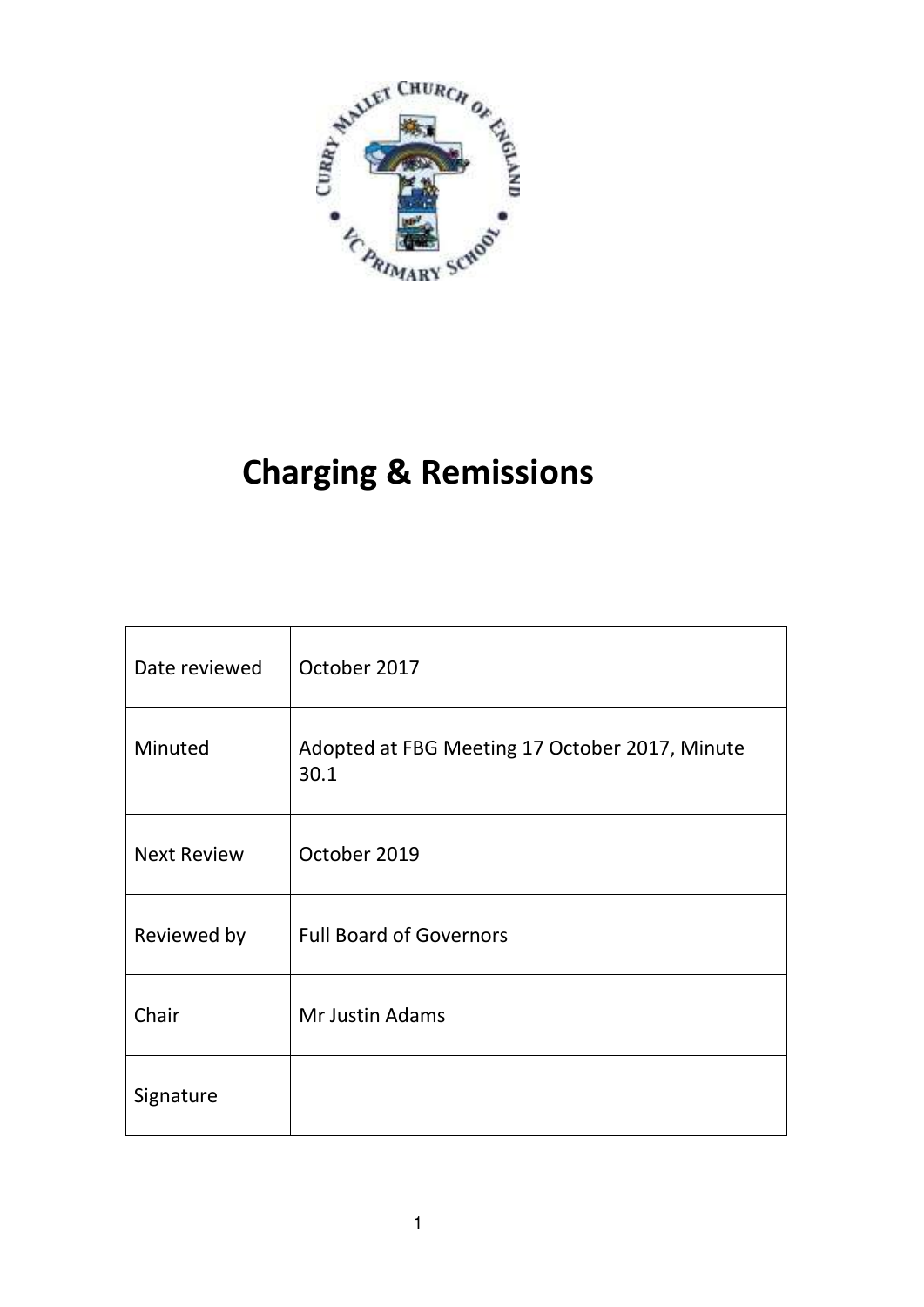## **Curry Mallet Church of England VC Primary School CHARGING AND REMISSIONS POLICY**

October 2017

The aim of this policy is to set out what charges may be made for activities, what remissions will be implemented and the circumstances under which voluntary contributions will be requested from parents.

### **RESIDENTIAL SCHOOL VISITS**

We may charge for the cost of board and lodgings during overnight school trips, but the charge will not be more than the accommodation actually costs. Parents who are in receipt of certain benefits will not be required to pay. Parents should contact the school for further information.

### **MUSIC TUITION**

Charges may be made when the tuition is not an essential part of

- the National Curriculum
- a public examination syllabus
- first access to the Key Stage 2 instrumental and vocal tuition, Wider Opportunities programme

### **EXAMINATIONS**

No charge will be made for entering pupils for public examinations that are on the National Curriculum. However, an examination entry fee may be charged to parents if

- the pupil wasn't prepared for the examination at the school
- the examination isn't on the National Curriculum, but the school arranges for the pupil to take it
- a pupil fails without good reason to complete the requirements of any public examination where the governing body or local authority (LA) originally paid or agreed to pay the entry fee

We may charge for

- re-sits for public examinations where no further preparation has been provided by the school
- costs of non-prescribed examinations where no further preparation has been provided by the school